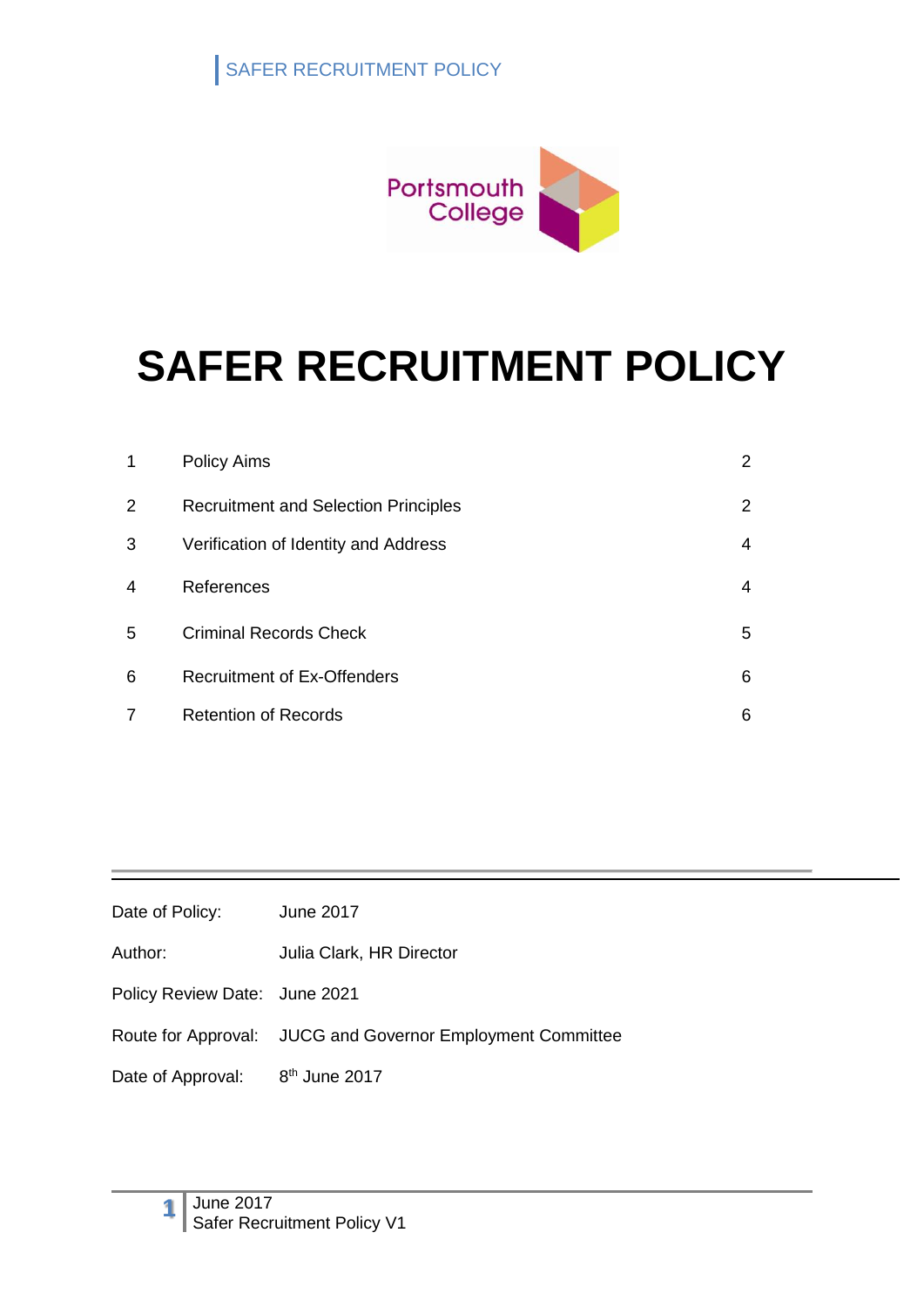#### **1. Policy Aims**

- 1.1 Portsmouth College is committed to providing a safe environment which safeguards and protects the welfare of its learners so they can flourish and achieve their very best whilst a student of the College. In achieving this aim it is imperative that we attract, recruit and retain staff of the highest calibre who share this commitment.
- 1.2 The aims of this policy are fundamentally achieved through the effective adoption of our College policies and procedures, but with particular reference to:
	- Safeguarding Children, Young Persons and Vulnerable Adults Policy
	- Staff Recruitment and Selection Policy and Procedure
	- Code of Conduct
- 1.3 A further aim of this policy is to ensure compliance with statutory regulations from the Department for Education (DfE) documented within their guidance publication 'Keeping Children Safe in Education', the Code of Practice published by the Disclosure and Barring Service (DBS) and any other good practice guidance from organisations such as the NSPCC.
- 1.4 This policy will apply to all job applicants, staff and volunteers at Portsmouth College. Where the term 'applicant' has been used, this can denote job applicants as well as volunteers.
- 1.5 The Corporation has ultimate responsibility for safeguarding and will ensure the arrangements for protecting all vulnerable groups are effective, robust and reviewed on a regular basis. There is a designated member of the Board with responsibility for safeguarding and they are responsible for liaising with the Senior Leadership Team and HR Director over staffing matters regarding the safeguarding of vulnerable groups.

#### **2. Recruitment and Selection Principles**

- 2.1 The College has adopted a Recruitment and Selection Policy and Procedure for appointing new staff and a Volunteering Policy and Procedure for the appointment of volunteers at the College. These will be adhered to so that safe recruitment practices are followed when new staff or volunteers join the College or seek to work / volunteer at the College.
- 2.2 All job applicants must complete in full a standard College application form. If there are gaps or missing information these will be sent back to the candidate to complete. A C.V. will not be accepted in place of a completed application form.
- 2.3 Volunteers will need to complete in full a volunteering application form and may attach their CV to this as well. Alternatively a standard College application form will also be accepted.
- 2.4 Any person working or volunteering at the College will need to complete an enhanced DBS check. A volunteer will not be allowed to commence a placement until their check has been finalised.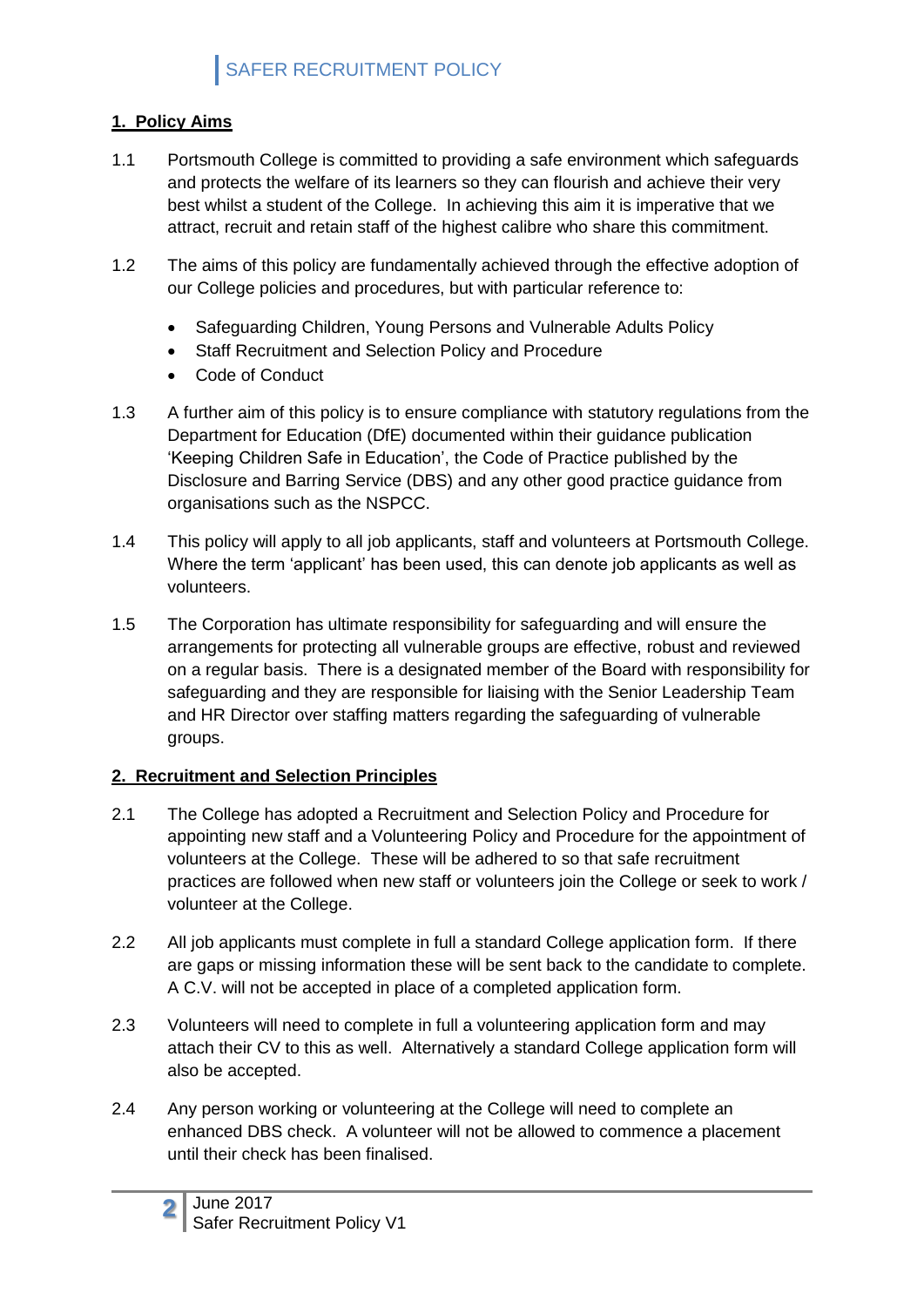- 2.5 All job applicants will receive a job description and person specification which is contained within a College recruitment pack. Not all volunteering opportunities will necessarily have a job description but will be given a brief from a College manager from the area within which they will be volunteering, outlining their key area of focus.
- 2.6 Any shortlisted job applicant will be invited to attend a formal interview which may also include formal observations and relevant tests, in order assess their level of ability, and to discuss their relevant skills and experience. Every interview will include questions relating to safeguarding or a separate safeguarding interview may well be arranged.
- 2.7 If it is decided to make an offer of employment following formal interview and testing, any such offer will be conditional on the following:
	- The receipt of two acceptable references (one of which must be from the applicants most recent employer)
	- The receipt of an acceptable enhanced disclosure from the Disclosure and Barring Service which includes checks against the relevant barred lists
	- The receipt of an acceptable medical check
	- Qualification check
- 2.8 If the above conditions are satisfied and the offer is accepted, the applicant will be issued with a contract of employment as confirmation of their employment.
- 2.9 DBS checks will be obtained before an individual begins work, however, in cases where a potential delay in the return of an enhanced disclosure would have a negative impact on the delivery of service, the Principal will have discretion to allow a member of staff to start work, pending the receipt of an acceptable DBS check. In such a situation, all other checks, including the receipt of acceptable references must be in place for this to be considered as an option.
- 2.10 If an employee is approved by the Principal to commence work prior to a DBS check being received, a risk assessment must be undertaken. The appropriate line manager, in liaison with the HR Director, will draw up and implement the risk assessment and oversee the arrangements to ensure that no risk to children or vulnerable adults could arise whilst the College is waiting for the disclosure clearance. The risk assessment will include that the member of staff does not have any individual contact with students, that there will be appropriate supervision by staff and that access to student / staff information is restricted. The completed risk assessment must be reviewed and signed off by a senior post holder.
- 2.11 For individuals wishing to pursue volunteering opportunities, a potential volunteer will need to fulfil the following activities:
	- To have completed a volunteer application form (or standard College application form)
	- To have met with the manager who will take responsibility for the volunteer and a member of the Senior Leadership Team
	- For the Personnel Department to be in receipt of two references (one of which must be from their current or most recent employer or volunteering placement)
	- **3** June 2017 Safer Recruitment Policy V1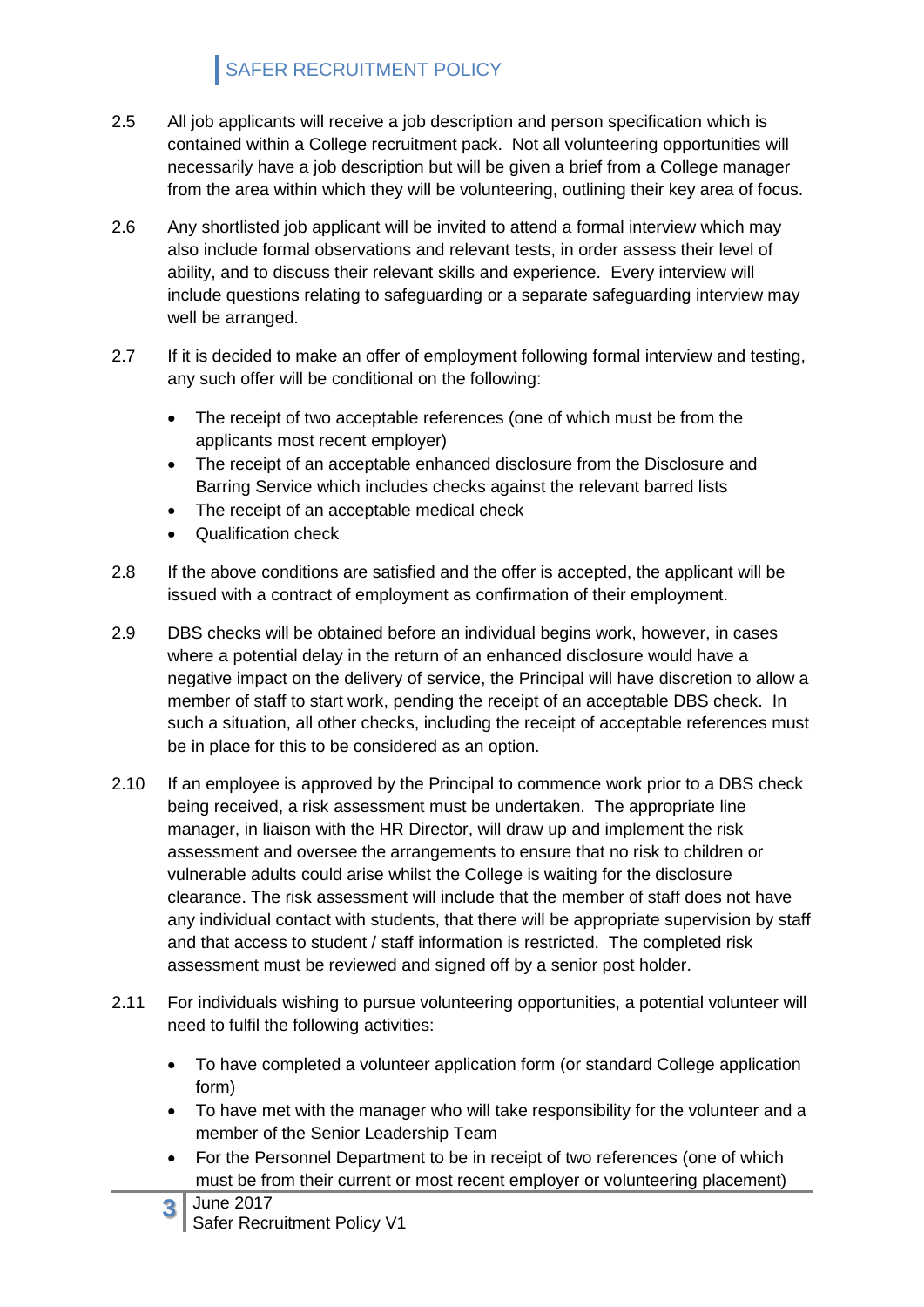- Receipt of an acceptable enhanced disclosure from the Disclosure and Barring Service to include checks against the relevant barred lists
- 2.12 Once these checks have been completed, a volunteer agreement will be issued.
- 2.13 If a previous conviction obtained by the Disclosure and Barring Scheme is deemed to be serious enough to compromise the College's safeguarding commitment, the applicant / volunteer will be informed that the College cannot employ them or accept them as a volunteer. The responsibility for this decision will be with the Principal in conjunction with the Designated Safeguarding Lead and HR Director and will only be made after careful consideration of the relevant conviction.

#### **3. Verification of Identity and Address**

- 3.1 All shortlisted applicants applying for teaching posts will be required to bring to interview all relevant documentation confirming their identity and educational / professional qualifications referred to in their application form (e.g. degree and teaching certificates). All documents will need to be originals or official replacements and not photocopies. Individuals applying for support posts will be asked to bring relevant identity / qualification documentation either to interview or once a conditional job offer is made.
- 3.2 Once a conditional job offer has been made, the individual will be expected to bring to the College and share with the Personnel Assistant the following documents:
	- Current driving licence or passport or full birth certificate (if they haven't done so already
	- One utility bill or statement showing their name and home address (if they haven't done so already)
	- Documentation confirming their National Insurance number (P45, P60 or National Insurance card)
	- Documentation confirming any educational and professional qualifications referred to in their application (if they haven't done so already).

#### **4. References**

- 4.1 References will be taken up on short listed candidates prior to interview unless otherwise indicated by the applicant on the application form. All offers of employment will be subject to the receipt of a minimum of two satisfactory references, one of which must be from an applicant's current or most recent employer.
- 4.2 Neither referee should be a relative or someone known to the applicant solely as a friend.
- 4.3 All referees will be asked whether they believe the applicant is suitable for the job for which they have applied and whether they have any reason to believe the applicant is unsuitable to work with children. All referees will be sent a copy of the job description and person specification and will be asked to confirm the following safeguarding aspects: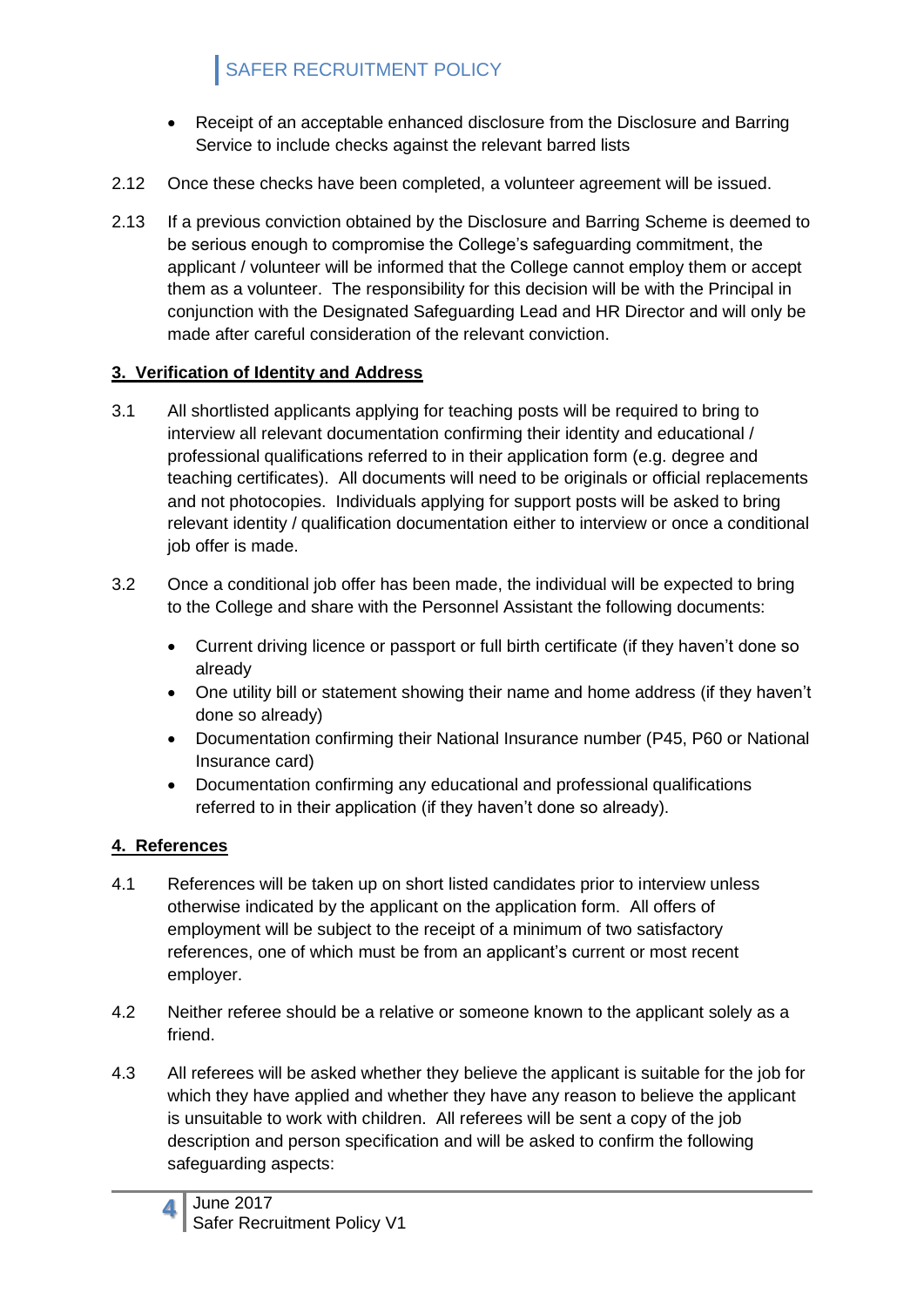- The applicants dates of employment, salary, job title/duties, reason for leaving, performance and capability record
- Whether the applicant has ever been the subject of disciplinary procedures involving issues related to the safety and welfare of children (including any in which the disciplinary sanction has expired)
- Whether any allegations or concerns have been raised about the applicant that relate to the safety and welfare of children or young people or behaviour towards children or young people.
- 4.4 The College will only accept references obtained directly from the referee. It will not rely on references or testimonials provided by the applicant or on open references or testimonials.
- 4.5 The College will compare all references with any information given on the application form. Any discrepancies or inconsistencies in the information will be taken up with the applicant before any appointment is confirmed.
- 4.6 The College reserves the right to contact any previous employers included on an application form.

#### **5. Criminal Records Check**

- 5.1 Staff who are providing education and are regularly caring for, training, supervising or being solely in charge of people who are considered children or vulnerable adults, are considered to work under regulated activity under the Safeguarding Vulnerable Groups Act 2006. Therefore, safe recruitment and selection applies to all staff and volunteers (including Governors and individuals carrying out work experience in the College). The College applies for criminal record certificates from the Disclosure and Barring Service (DBS) in respect of all prospective staff members, governors and volunteers. Staff who were appointed prior to March 2002 were not covered by this process and would have been checked against List 99 to ascertain whether an individual was barred or not.
- 5.2 The College uses an on-line umbrella service (CCPAS Churches' Child Protection Advisory Service) to undertake the necessary checks, which also provides the College with expert guidance and advice should this be required.
- 5.3 An enhanced disclosure will contain details of all convictions on record including current and spent convictions (including those which are defined as 'spent' under the Rehabilitation of Offenders Act 1974), together with any cautions, reprimands or warnings held on the Police National Computer. It may also contain non-conviction information from local police records which a chief police officer reasonably believes to be relevant.
- 5.4 If the individual is applying for a position working with children or young adults, it will also reveal whether he/she is barred from working with children or vulnerable adults by virtue of his/her inclusion on the lists of those considered unsuitable to work with children or vulnerable adults maintained by the Independent Safeguarding Authority.

**5**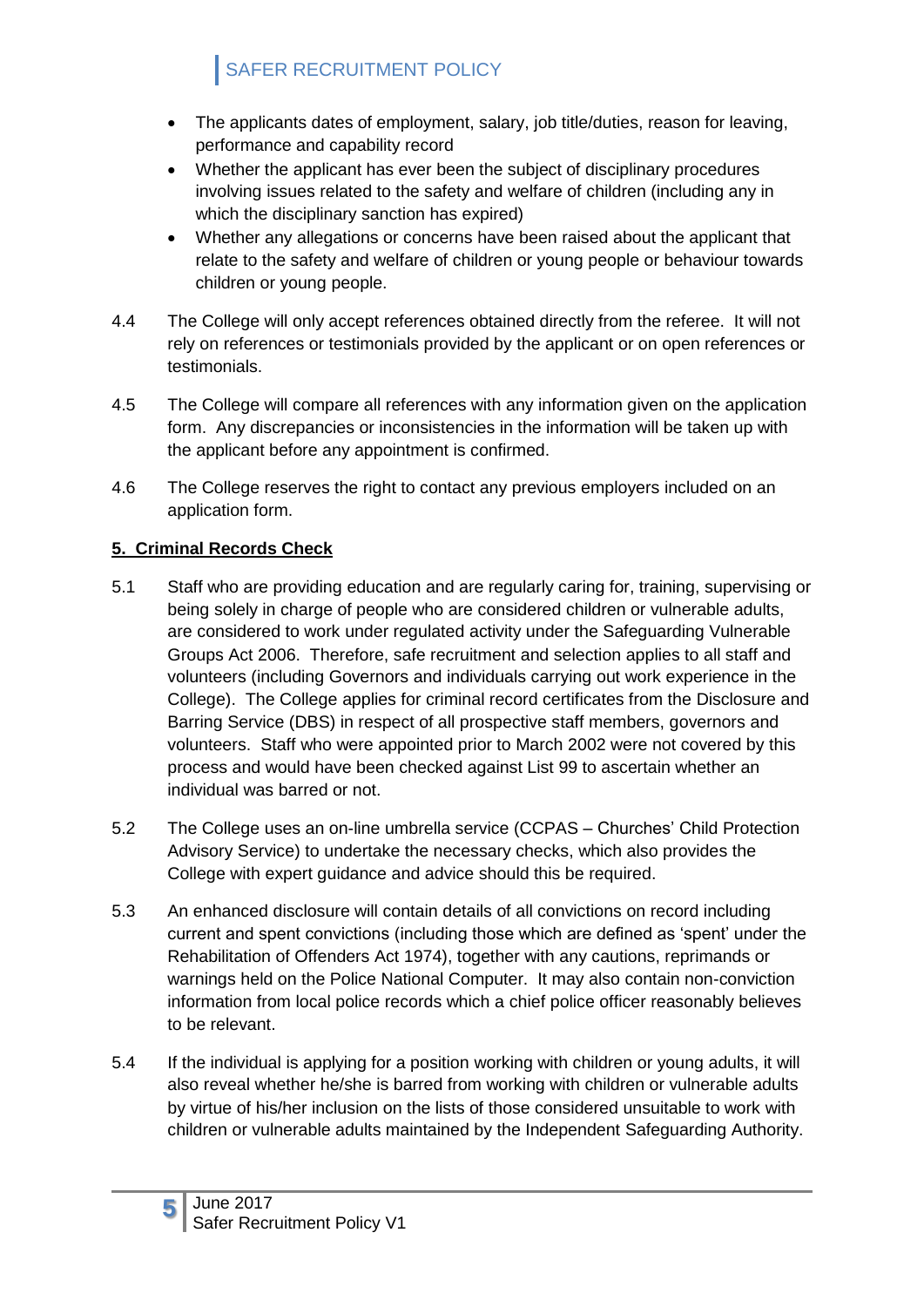- 5.5 Applicants with recent periods (within the last 5 years) of overseas residence or those with little or no previous UK residence may also be asked to apply for the equivalent of a disclosure, if one is available in the relevant jurisdiction(s).
- 5.6 The Personnel Department also accesses the Department for Education's Secure Access Portal which records the names of teachers and other individuals who are prohibited from working in the profession.
- 5.7 All Governors are DBS checked and all existing Governors will be asked to complete a DBS check on the introduction of this policy, if they haven't done so already.
- 5.8 Where the College uses staff from supply agencies, contractors, etc., and the circumstances of their work are covered by regulated activity, the College expects DBS checks to have been undertaken and proof of registration will be required before the College commissions services from any such organisation.

#### **6. Recruitment of Ex-Offenders**

6.1 Where a member of staff / volunteer reveals details of any criminal convictions or offences at the recruitment / pre-employment / pre-volunteering stage, the selection panel for that appointment / volunteering placement will consider the facts in line with the College policy on the Recruitment of Ex-Offenders. Please refer to this document for further details.

#### **7. Retention of Records**

- 7.1 If an applicant is appointed, the College will retain any relevant recruitment information on their personnel file. If the applicant is unsuccessful, all documentation relating to the application will normally be confidentially destroyed after six months unless the applicant requests the College to keep their details on file for longer.
- 7.2 The College complies with the provisions outlined in the DBS Code of Practice and guidelines set by our umbrella organisation.
- 7.3 The College maintains a single central record which provides evidence of the recruitment and vetting checks undertaken prior to employment relating to staff identify, qualifications and criminal records. The central register includes:
	- Checks relating to identity name, address and date of birth
	- Qualification checks for relevant qualifications which are a legal requirement of the role
	- Evidence of permission to work in the UK for those who are not nationals of the European Economic Area (EEA) country
	- DBS enhanced disclosure number
	- Date the check was evidenced
	- Prohibition List check (for teaching staff)
- 7.4 The Personnel Department is responsible for maintaining the Single Central Register which is available to be viewed by the Governors or Senior Leadership Team as requested.